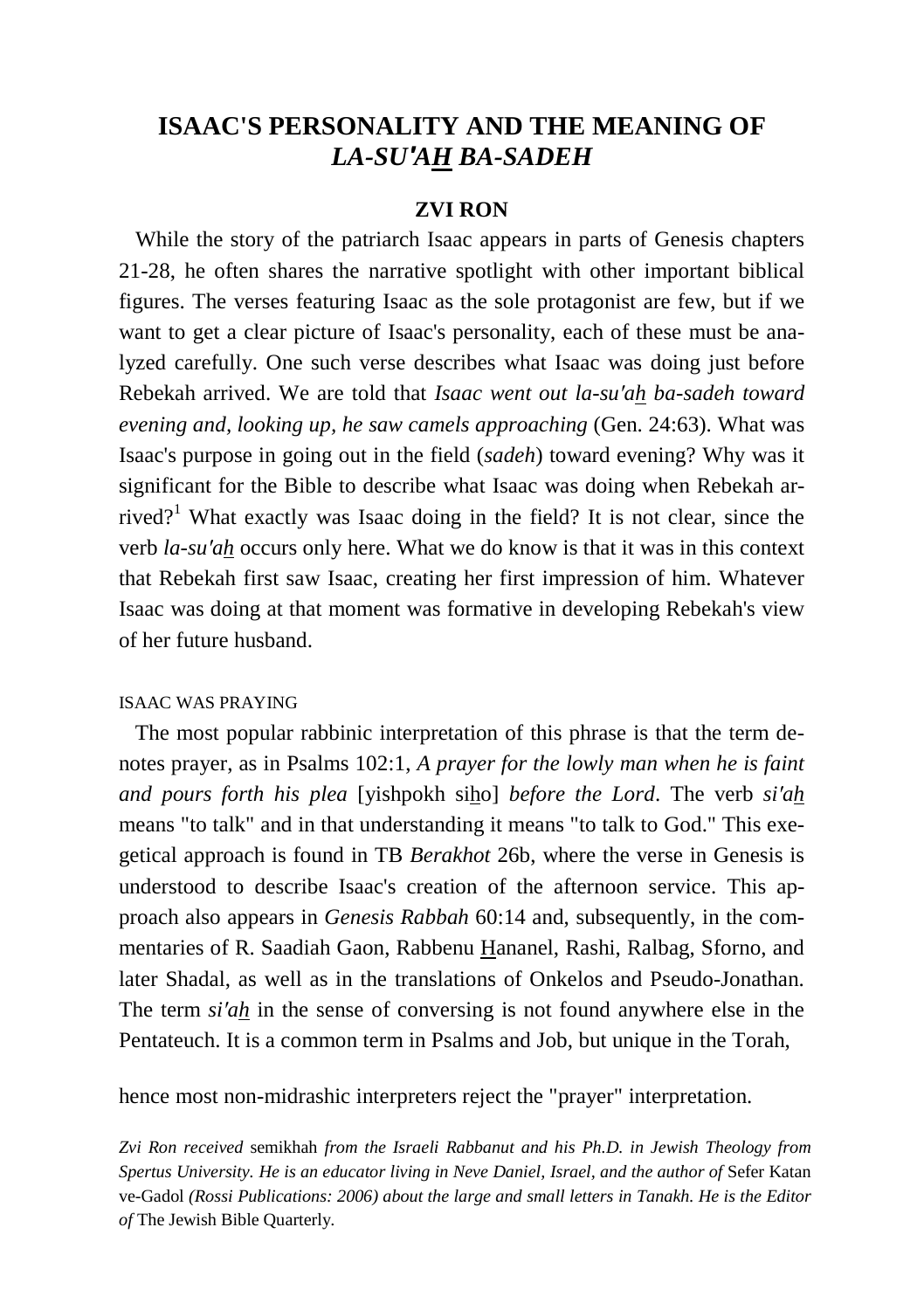Isaac is often portrayed as passive, being brought by Abraham as a sacrifice, and being tricked in his old age by his wife Rebekah and son Jacob. Even when he is active, his actions mirror those of his father, Abraham: digging wells, leaving to escape famine, claiming that his wife is his sister, etc.<sup>2</sup> According to the view that Isaac went out in the field to pray, here too he is continuing a tradition of Abraham found in the Midrash, that of prayer, and in fact TB *Berakhot* 26b understands that just as Abraham instituted the morning service, here Isaac created the afternoon service.

 There is a possible clue in the narrative that Isaac was out in the field engaged in lonely meditation. In Genesis 24:62 we are told that *Isaac had just come back from the vicinity of Beer-lahai-roi* before he *went out la-su′ah basadeh*. What is the significance of the place he came from? Beer-lahai-roi is an emotionally charged location; it is the well where the angel appeared to Hagar after she fled from Sarah's harsh treatment, where she was informed of the upcoming birth and destiny of her unborn son who would be named Ishmael (Gen. 16:14). While it is not clear from the text what exactly Isaac was doing when he visited that particular well, it was evidently a place that held great meaning and complicated associations for him. The fact that it is specifically mentioned here, before we are told that Isaac *went out la-su′ah basadeh*, lends itself to an interpretation that Isaac was engaged in deep thought or prayer.

 Based on this approach, Rebekah first met Isaac when he was deep in prayer. R. Naftali Zvi Yehudah Berlin (the Netziv), in his *Ha'amek Davar* commentary to Genesis 24:65, explains that this first impression, seeing Isaac as a holy figure and feeling herself unworthy, drove a wedge between the two, so that Rebekah felt she could not communicate freely and as an equal with Isaac. Whether we accept this psychological insight or not, there was certainly a clash of two cultures when Rebekah first saw Isaac. Here was a woman of pagan origin encountering a monotheistic believer engaged in solitary worship. This moment completes and emphasizes the break between Rebekah and her former life in Padan-Aram.

## ISAAC WAS PLANTING

 The other common approach, found among the less midrashically-oriented interpreters, is that the phrase has something to do with the noun *si′ah*, mean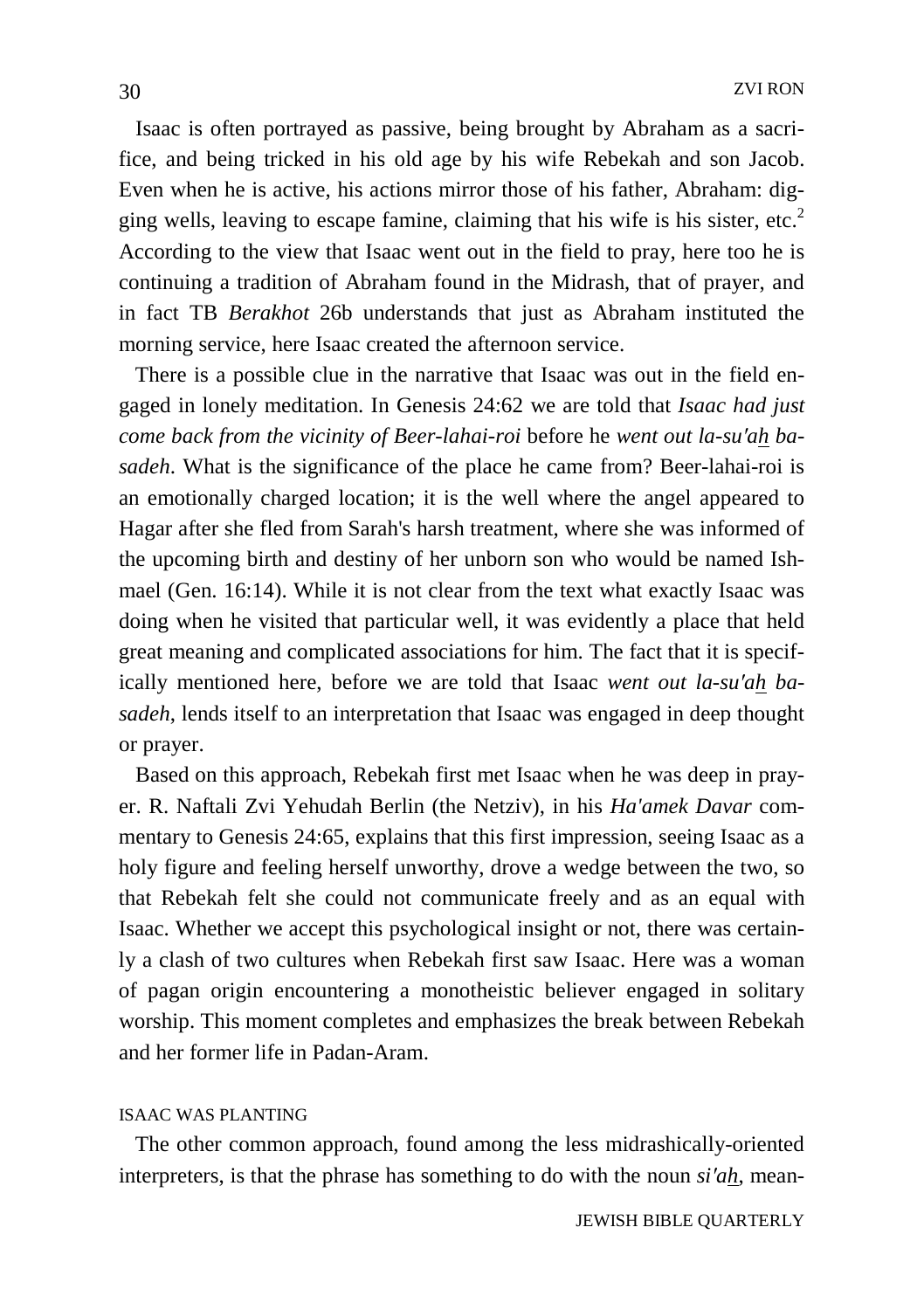ing a shrub, as in Genesis 2:5: *no shrub of the field* [si′ah ha-sadeh] *was yet on earth.* According to Rashbam, the verse indicates that Isaac went out to plant in the field and check the vegetation growing there.<sup>3</sup> He considers this approach to be the *peshat*, the plain meaning of the verse, since in the phrase *la-su′ah ba-sadeh* the word *la-su′ah* is juxtaposed with *sadeh* (field); likewise, *si'ah* as a singular noun only occurs once in the Pentateuch (Gen. 2:5), where it clearly means "shrub".<sup>4</sup> Genesis 24:63 appears to be using the same phrase as Genesis 2:5. Now if the word *la-su′ah* in the case of Isaac means "to plant", it has a very similar meaning in both verses, but if it means "to talk" or "pray", we have two completely different usages of similar sounding phrases in two completely different contexts.

 Assuming that the reference is to planting, we have here a verse that tells of Isaac working in agriculture  $-$  an occupation unique among the Patriarch. While Abraham also engaged in husbandry, since he *planted a tamarisk at Beer-sheba, and invoked there the name of the Lord* (Gen. 21:33), Abraham's planting was a religious act, like establishing a monument, whereas Isaac engaged in simple farming. We are told that during his stay in Gerar, *Isaac sowed in that land and reaped a hundredfold the same year* (Gen. 26:12). This was not a complete break with Abraham's lifestyle, since Isaac had herds as well (e.g., Gen. 26:20), and pastoral nomads at the time engaged in some forms of agriculture.<sup>5</sup> However, it did not typify Abraham or Jacob, only Isaac.

 This connection with the land is also evident in other aspects of Isaac's life. While Abraham and Jacob journeyed outside of the Land of Canaan, Isaac never did so, even during the famine (Gen. 26:2-3).<sup>6</sup> Later, we find Isaac extolling *the smell of the fields* (Gen. 27:27) and giving an agricultural blessing to his son for *abundance of new grain and wine* (Gen. 27:28). While Isaac's more sedentary lifestyle is often interpreted as a sign of passivity,<sup>7</sup> we can view it instead as an aspect of the agricultural lifestyle which he hoped his children would continue.<sup>8</sup>

 The meeting of Rebekah and Isaac may still be framed as a clash of cultures: not that of idolatry versus monotheism, but rather of shepherd versus farmer. Rebekah comes from a family of herdsmen and now meets her groom planting in the field, a sign of the new life that awaits her. Since this interpretation of the verse is considered by Rashbam a *peshat*-oriented one, it may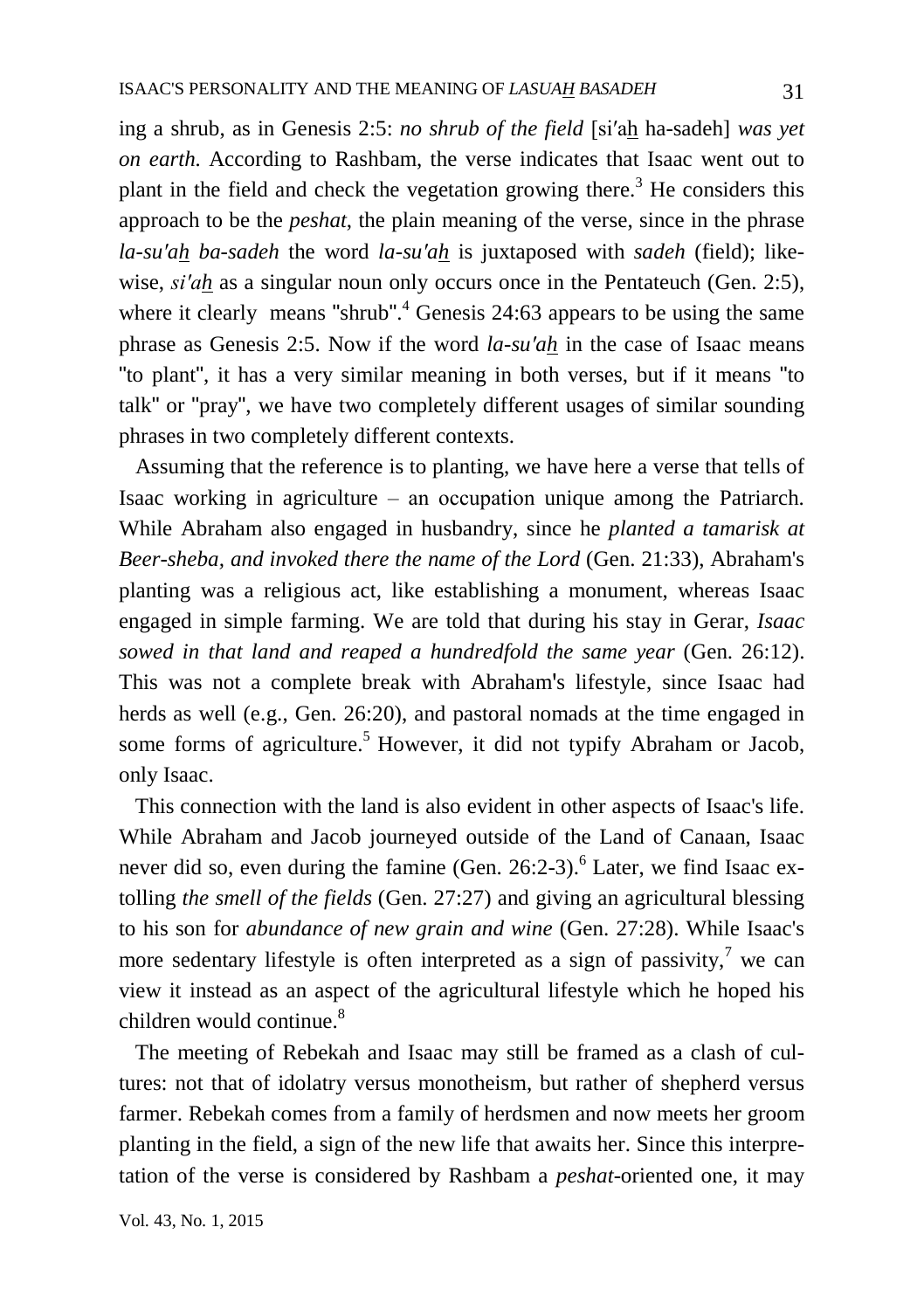well be that even those who interpreted the verse midrashically, as referring to prayer, understood that the simple linguistic meaning is actually planting.<sup>9</sup>

## ISAAC WAS TAKING A WALK

 Ibn Ezra, Radak and Rabbenu Bahya understand that *la-su′ah* means Isaac was walking among the bushes. The term may be related to the Arabic *saha*, meaning "to take a stroll," <sup>10</sup> or to the word for bush (*si′ah*) which in this sense means "to walk among bushes." This is perhaps the most radical interpretation of the verse, as we find Isaac engaged in something that no other Patriarch in the Bible is reported to have done, pursuing a leisure activity. Rabbenu Bahya describes Isaac as *le-hishta′ashe′a*, "having fun," strolling among the trees.<sup>11</sup> Although Ramban (on Gen. 24:62) interprets *la-su′ah* to mean engaging in conversation, he explains that Isaac was not praying to God but chatting with his friends, another leisure activity.

 If the phrase is understood to mean strolling through the field or conversing with friends, it seems that we have here an aspect of Isaac's personality not usually emphasized, that of someone enjoying his leisure time. It is interesting that this phrase should occur just as he is about to meet Rebekah, since the only other time we find Isaac apparently having fun is also with Rebekah (Gen. 26:8), when Isaac is seen *fondling* or "making sport" with his wife. There may be a hint here that Rebekah managed to elicit an aspect of Isaac's personality that he otherwise seldom expressed.<sup>12</sup> Although Isaac was named for laughter, there does not seem to have been much to be happy about in those parts of his life described in the Bible.<sup>13</sup> This verse, however, appears to indicate that Isaac did enjoy himself, and perhaps this is how he lived his daily life, taking evening strolls in the fields. Isaac is accordingly no longer seen as a dour, severe individual, but as a happy and tranquil one.

## **CONCLUSION**

 The different approaches to interpreting the phrase *la-su′ah ba-sadeh* have given rise to different English translations for example, the 1917 JPS "Isaac went out to meditate in the field" as opposed the 1985 NJPS "Isaac went out walking" and Alter's "Isaac went out to stroll in the field."<sup>14</sup> More significantly, the different interpretations give us different ways of viewing the character of Isaac: as a holy man emulating his father and engaged in prayer, as a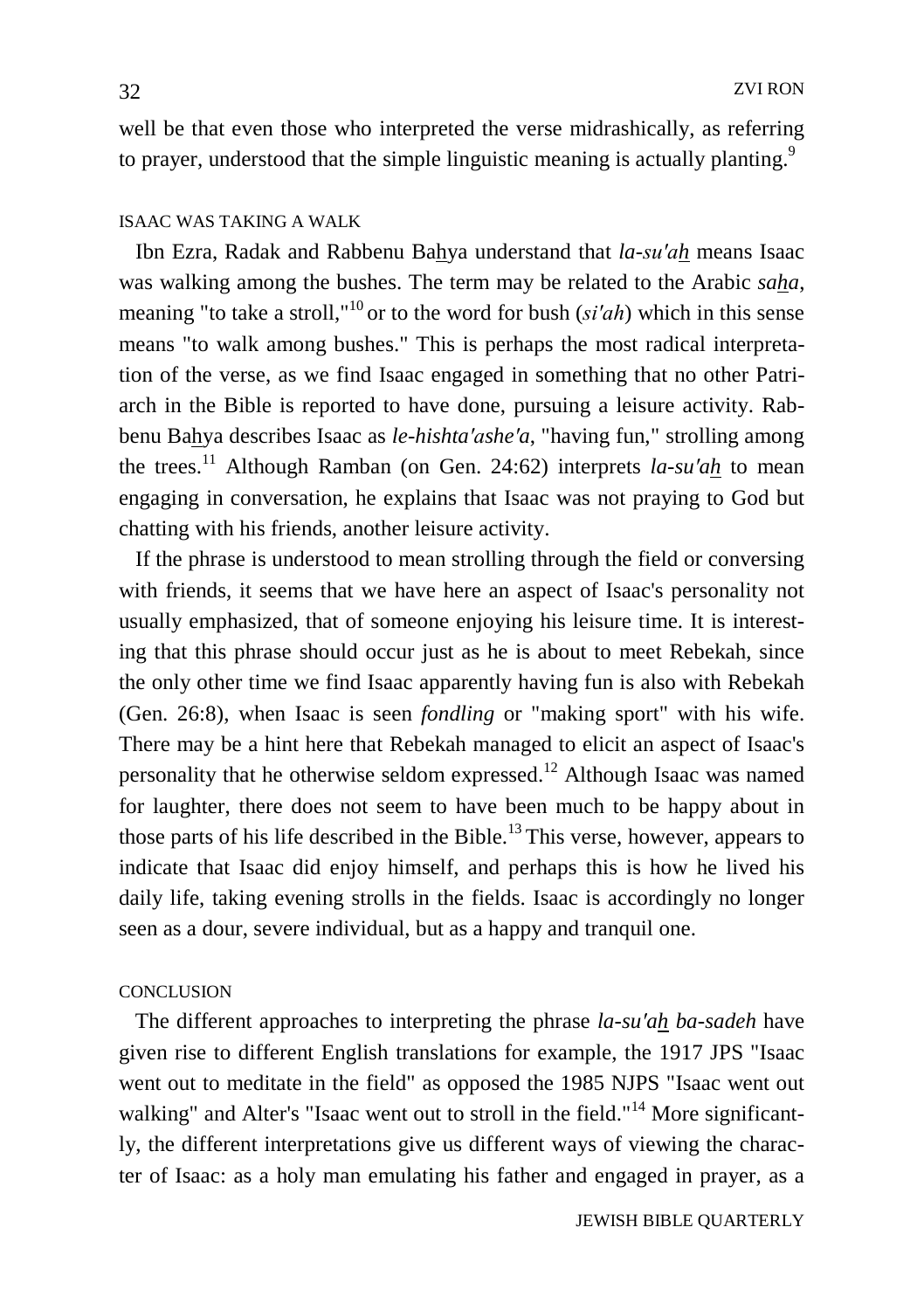farmer tending his field, or as a person enjoying an evening stroll. Each of these descriptions, different as they are, also provide a different Isaac that Rebekah first encountered, thus forming her own initial impression.

#### **NOTES**

Thanks to my friends Avi Levine, who first asked me about this phrase, and Rabbi Ari Berman, who opened new lines of interpretation with his insights.

1. *Midrash Tanhuma*, *Shemot* 10, implies that the narrative function of the previous verse, Genesis 24:62, *Isaac had just come back from the vicinity of Beer-lahai-roi*, is to add a well element to the description of Isaac meeting his future wife, as the meeting at the well is a common motif in the narratives of Jacob and Moses meeting their future wives. However, the narrative significance of Genesis 24:63 is not as clear.

2. See Adin Steinsaltz, *Biblical Images* (Northvale New Jersey: Jason Aronson, Inc., 1984) pp. 33-42; Naomi H. Rosenblatt, *Wrestling with Angels* (New York, Delacorte Press, 1995) pp. 231- 3.

3. Shadal rejects this approach, since there is no evidence anywhere in the Bible for a verb based on *si′ah*, meaning "shrub." Also, it seems very unusual to inspect crops *toward evening*,

4. Although here *Genesis Rabbah* 13:2 does provide the interpretation that it was as if the trees were conversing with one another, interpreting *s′iah* as "taking." This refers to the rustling of leaves in the wind. See R. Menahem Kasher, *Torah Shelemah* (Jerusalem: The Torah Shelemah Institute, 1992) vol. 2, p. 201, note 90. See also Rabbenu Bahya on Genesis 2:5. For a more fanciful interpretation, based on *si′ah* meaning "prayer," see R. Abraham Menahem Rafa-Rapoport's *Minhah Belulah* (16<sup>th</sup> cent.), who explains that the trees and vegetation were praying for rain.

5. Nahum M. Sarna, *The JPS Torah Commentary – Genesis* (Philadelphia: The Jewish Publication Society, 1989) p. 185.

6. In light of this, God's command to Isaac during the famine, *′Do not go down to Egypt; stay in the land…′* (Gen. 26:2), can be viewed as God telling Isaac that he should follow his own instinct to stay in Canaan, and that he need not emulate his father Abraham in every way.

7. Steinsaltz, *Biblical Images*, p. 39.

8. Perhaps Isaac's choice of a less nomadic lifestyle was an attempt to avoid God's dire prediction to Abraham, *′Know well that your offspring shall be strangers in a land not theirs, and they shall be enslaved and oppressed four hundred years…′* (Gen. 15:13). It is thus ironic that Isaac was later put in a position where he had to send Jacob away from Canaan (Gen. 28:6), setting in motion the series of events that would ultimately bring the Israelites to Egypt. Similarly, the rabbinic idea that the 400 years begins with the birth of Isaac takes on an ironic undertone (see Rashi to Gen. 15:13).

9. Rabbenu Bahya, commenting on this verse, explicitly states that the *peshat* is "strolling among the trees" and the *derash* is "praying."

10. Sarna, *Genesis*, p. 169.

11. See, however, Moshe Weinstock, *Kedushat ha-Torah ve-Dikdukeha* (Jerusalem: 1995) p. 274, who brings the interpretation that the strolling was more functional, to clear his mind, as in the expression *heseh ha-da'at*.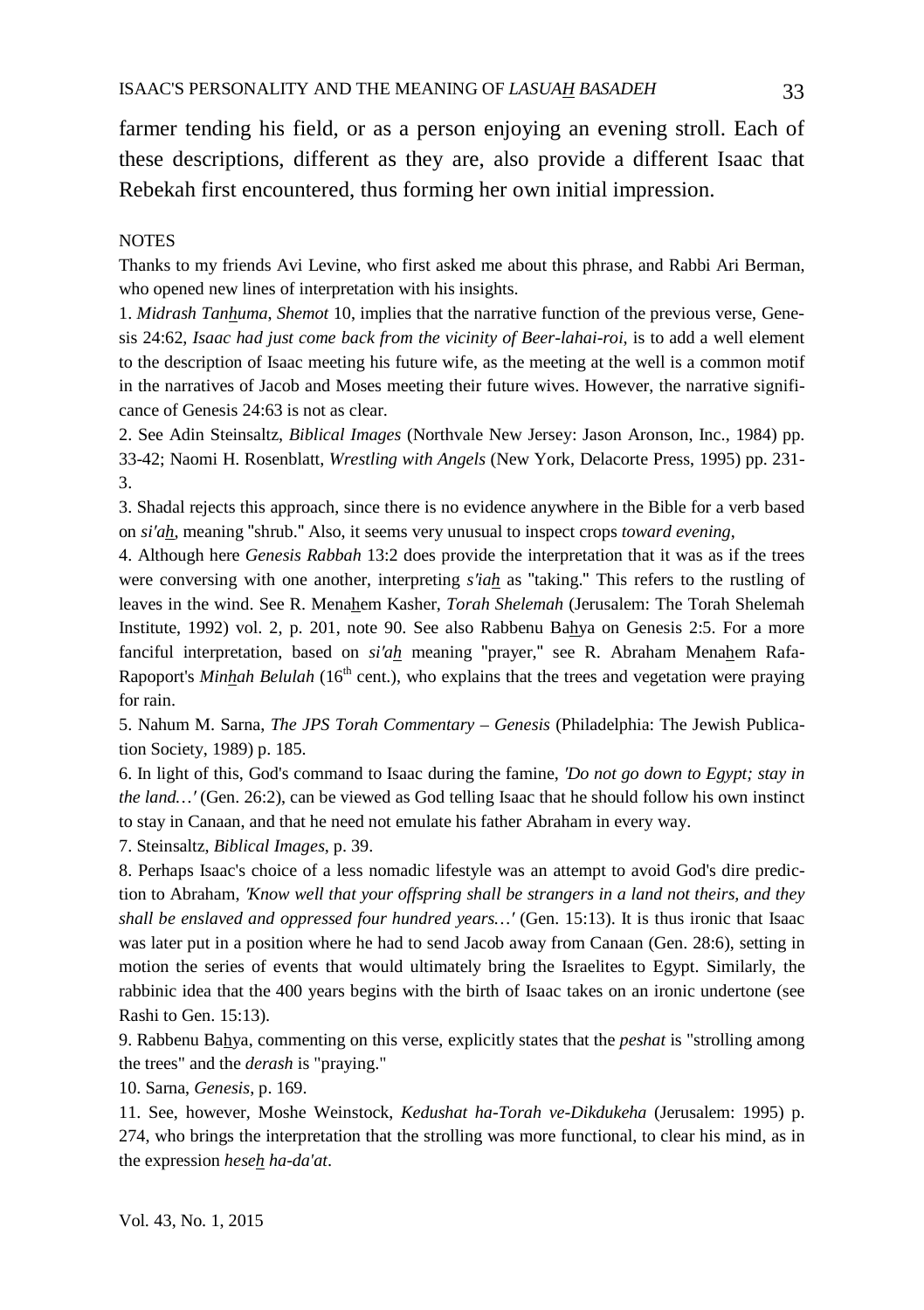12. The text itself may hint at this when Isaac is said to be comforted after his mother's death after marrying Rebekah (Gen. 24:67).

13. See David Zucker, "Isaac: A Life of Bitter Laughter", *Jewish Bible Quarterly*, 40:2 (April 2012) pp. 105-110.

14. Robert Alter, *Genesis: Translation and Commentary* (New York: W.W. Norton & Company, 1996) p. 122, notes that "the translation reproduces one current guess, but the verb occurs only here, and no one is sure what it really means." Hizkuni gives both main options in his commentary, planting and talking. E. A. Speiser, *The Anchor Bible – Genesis* (New York: Doubleday & Company, 1987) p. 185, states that "the guesses of the ancient versions (to chat, pray, meditate, take a walk) leave too wide a choice, to say nothing of the possibility that none may have hit the mark."

## **עשה תורתך קבע**

**THE TRIENNIAL BIBLE READING CALENDAR** DEDICATED TO THE MEMORY OF CHAIM ABRAMOWITZ

|    | January  | II Samuel<br>I Kings | $18 - 24$           | $1 - 22$ |
|----|----------|----------------------|---------------------|----------|
|    | February | II Kings<br>Isaiah   | $1 - 25$<br>$1 - 3$ |          |
| 32 | March    | Isaiah               | $\overline{4}$      |          |
| 61 | April    | Isaiah               | 33                  |          |
| 66 | May      | Isaiah               | 62                  |          |
| 24 |          | Jeremiah             | 1                   |          |

### ..................................

## 

If you have written a paper in the *Jewish Bible Quarterly*  and wish to see if it has been quoted in another academic journal, book, or doctoral dissertation, access

JEWISH BIBLE QUARTERLY